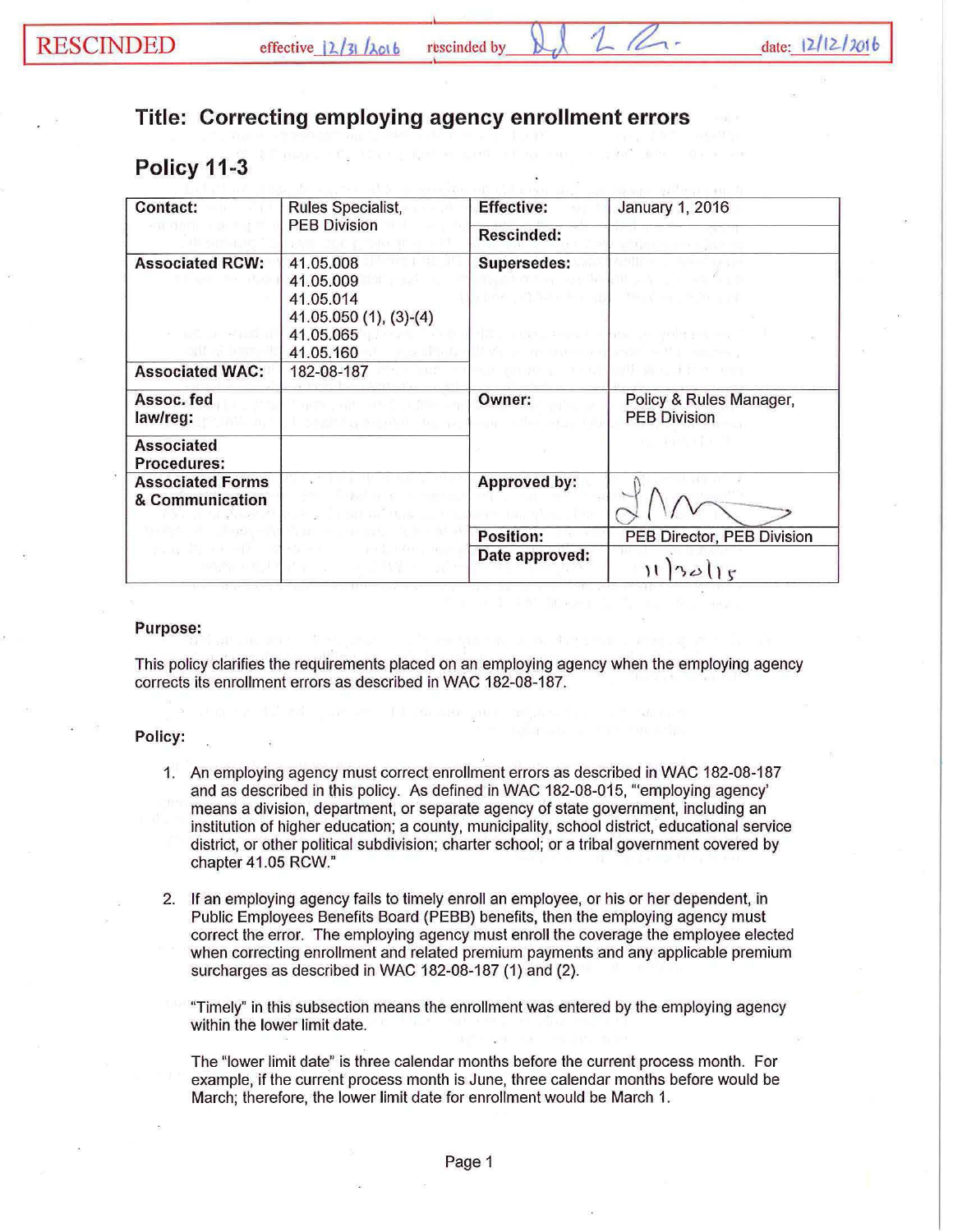"Current process month" identifies the specific period of time for which the insurance system is billing an agency. The begin and end date of an agency's current process month depends on which one of the three invoicing cycles the agency is in.

- 3. If an employing agency fails to notify an employee of his or her eligibility for PEBB benefits and the employer contribution as described in WAC 182-12-113 or the employer group contract, before the end of the employee's thirty-one day election period, then the employing agency must correct the error. The employing agency must provide the employee a written notice of eligibility for PEBB benefits, offer a new enrollment period and correct enrollment, premium payments, and applicable premium surcharges as described in WAC 182-08-187 (1) and (2).
- 4. If an employing agency fails to accurately enroll an employee in PEBB benefits as elected in the required forms or apply the applicable surcharges as attested in the required forms, then the employing agency must correct the error. The employing agency must enroll the coverage the employee elected and accurately reflect the employee's premium surcharge attestations when correcting enrollment and related premium payments and applicable premium surcharges as described in WAC 182-08- 187 (1) and (2).
- 5. If an employing agency fails to accurately enroll an employee in Uniform Medical Plan Classic, Uniform Dental Plan, basic life insurance, and basic long-term disability insurance coverage, and apply the tobacco use surcharge status as described in WAC 182-08-197 (1)(b) when the employee fails to return the required employee forms within required time limits, then the employing agency must correct the error. The employing agency must enroll the employee as described in WAC 182-08-197 (1)(b) when correcting enrollment and related premium payments and applicable premium surcharges as described in WAC 182-08-187 (1) and (2).
- 6. If an employing agency fails to accurately enroll an employee in optional long-term disability (LTD) insurance coverage as elected, then the employing agency must correct the error as follows:
	- a. Enroll the employee in his or her elected LTD coverage back to the correct effective date of coverage; and,
	- b. Collect all applicable LTD premiums as described in WAC 182-08-187 (2)(b).
- 7. If an employing agency fails to accurately enroll an employee in optional life insurance coverage (referred to as "supplemental" life insurance in the *Life and Accidental Death* & *Dismemberment Insurance Program* booklet) as elected, then the employing agency must address the error as follows:
	- a. Errors made before April 1, 2012 will not be corrected. Coverage in effect on April 1, 2012 is considered to be correct.
	- b. Errors made after April 1, 2012, and discovered before the time of a claim, must be corrected as follows:
		- i. If the employee elected a higher amount of coverage than the amount that was entered, the error must be corrected back to the correct effective date of coverage:

The employee may decrease coverage to the amount entered in error; or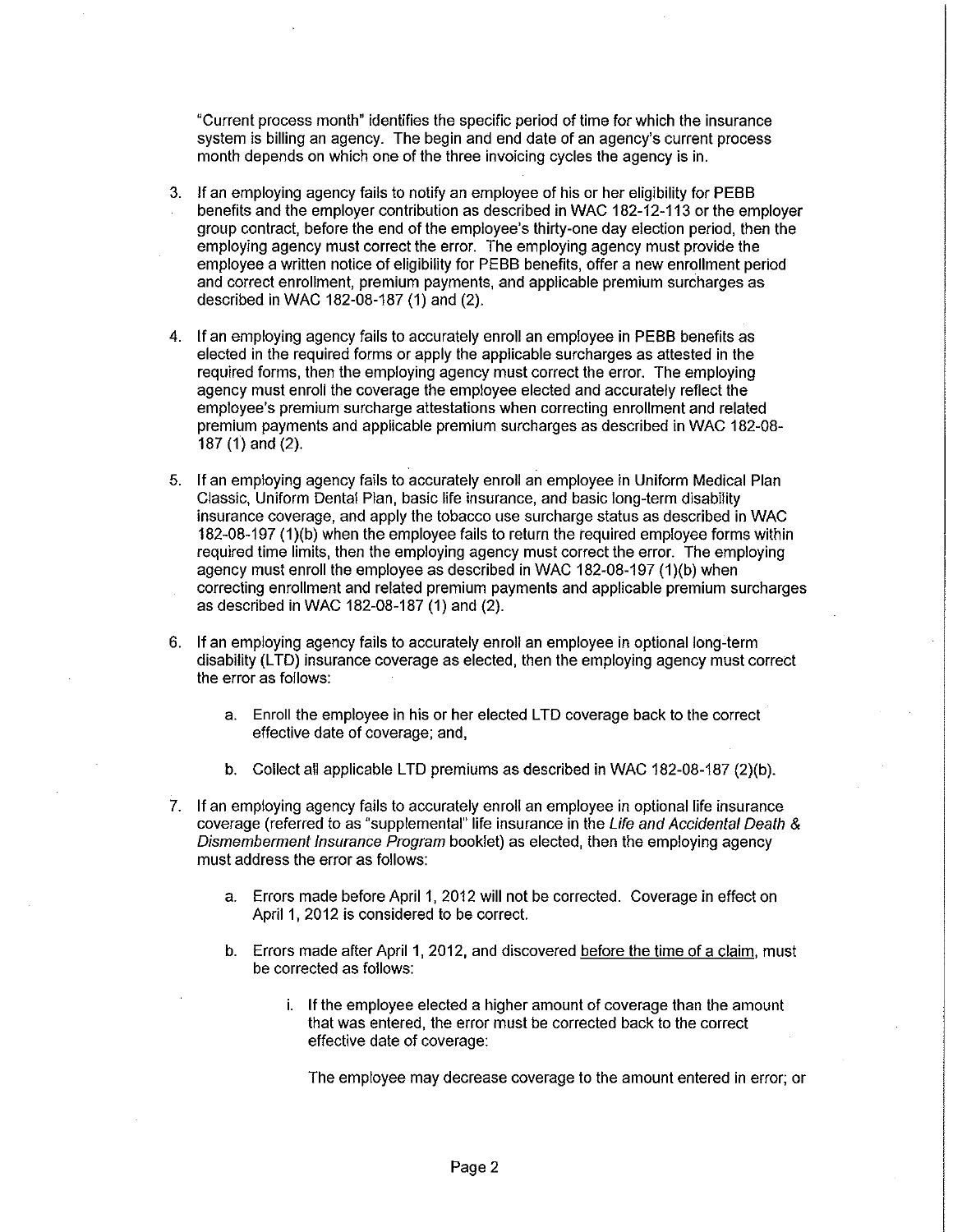The employee may increase coverage to the originally elected amount if no evidence of insurability (EOI) was required; or, with proof of approved EOI. Back premiums must be paid to increase coverage. Coverage is effective back to the correct effective date after payment for the originally elected amount is received.

ii. If the employee elected a lower amount of coverage than the amount that was entered, the error must be corrected back to the correct effective date of coverage:

The vendor must refund premiums up to 24 months. The employee's employing agency must refund any premium amount owed beyond 24 months.

iii. If the employee was not eligible for some portion of the amount of coverage that was entered, the error must be corrected back to the correct effective date of coverage:

The vendor must refund premiums up to 24 months. The employee's employing agency must refund any premium amount owed beyond 24 months. The employee may apply for optional life insurance coverage by submitting EOI through the vendor's usual process.

iv. If the employee was not eligible for any portion of coverage that was entered, the error must be corrected back to the correct effective date of coverage:

The vendor must refund premiums up to 24 months. The employee's employing agency must refund any premium amount owed beyond 24 months.

- c. Errors made after April 1, 2012, and discovered at the time of a claim, must be corrected as follows:
	- i. If the employee elected a higher amount of coverage than the amount that was entered:

The benefit paid by the vendor will equal the amount the employee originally elected if EOI was not required. The benefit paid by the vendor will equal the amount the employee originally elected up to the amount medically underwritten if EOI was required.

The beneficiary must pay any difference between premiums paid and actual premiums due for coverage, equal to the amount of the benefit paid by the vendor.

- ii. If the employee elected a lower amount of coverage than the amount that was entered, the vendor must pay the amount that was entered in error if premiums were paid for that amount.
- iii. If an employing agency enrolls an employee in optional life insurance coverage when the employee was not eligible for optional life insurance coverage, the employing agency must correct the error according to instructions from PEBB.